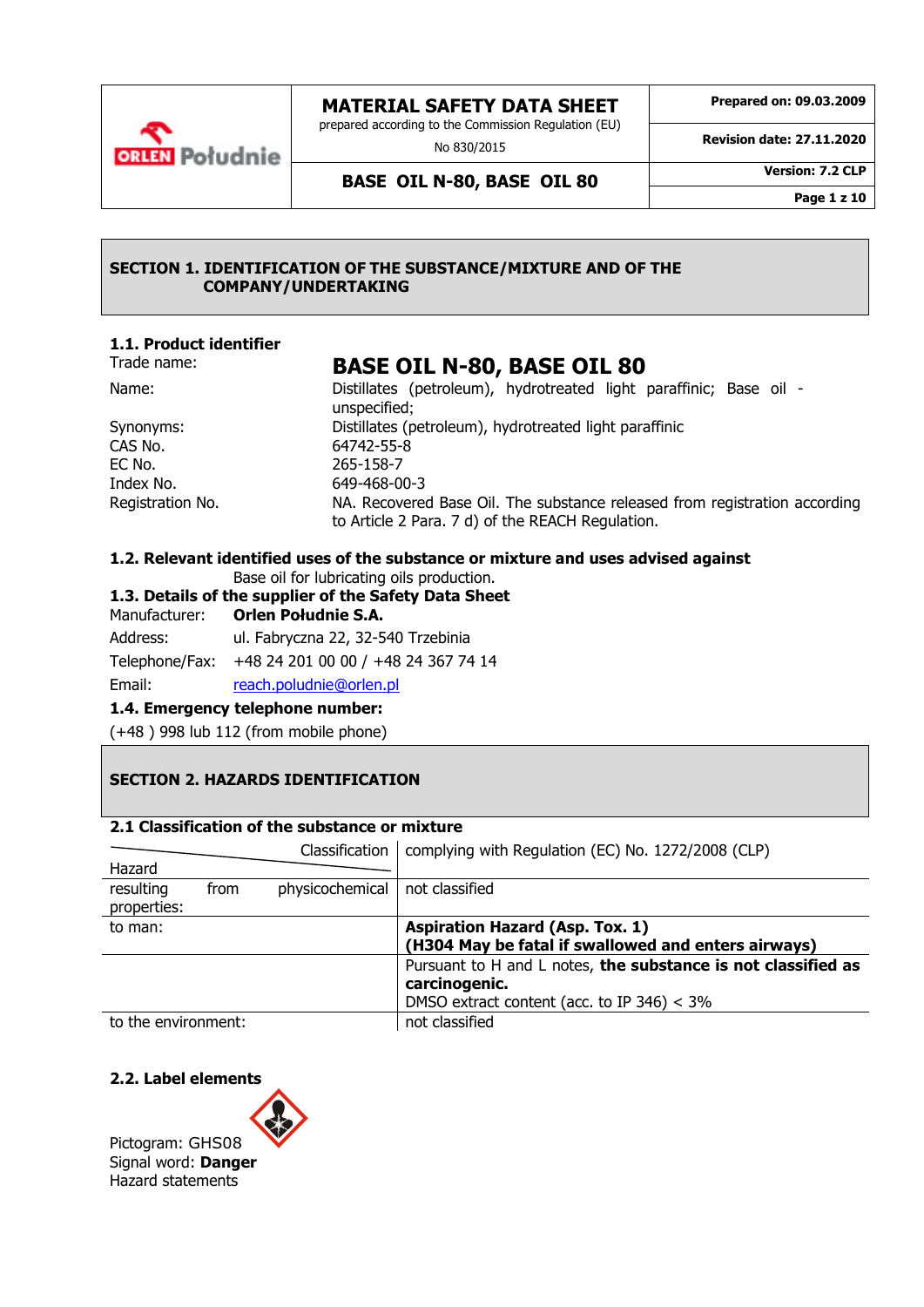

prepared according to the Commission Regulation (EU)

No 830/2015

**Prepared on: 09.03.2009**

**Revision date: 27.11.2020**

**BASE OIL N-80, BASE OIL 80 Version: 7.2 CLP**

**Page 2 z 10**

**H304** May be fatal if swallowed and enters airways

Precautionary statements:

**P301 + P310** IF SWALLOWED: Immediately call a POISON CENTER or doctor/physician. **P331** Do NOT induce vomiting **P501** Dispose of contents/container to companies with appropriate licenses

#### **2.3 Other hazards**

The substance does not meet the PBT or vPvB criteria laid down in Annex XII of the REACH Regulation.

## **SECTION 3. COMPOSITION/INFORMATION ON INGREDIENTS**

| 3.1. Substances |         |     |         |                         |            |           |              |
|-----------------|---------|-----|---------|-------------------------|------------|-----------|--------------|
| Name            | оf      | the | Formula | Weight per cent CAS No. |            | EC No.    | Index No.    |
| substance       |         |     |         |                         |            |           |              |
| 1.              | Baseoil | ۰   | ΝA      | 100                     | 64742-55-8 | 265-158-7 | 649-468-00-3 |
| unspecified     |         |     |         |                         |            |           |              |

1. A complex combination of hydrocarbons obtained by treating a petroleum fraction with hydrogen in the presence of a catalyst. It consists of hydrocarbons having carbon numbers predominantly in the range of C<sub>15</sub> through C<sub>30</sub> and produces a finished oil with a viscosity of less than 19 mm<sup>2</sup>/s (cSt) at 40 °C. It contains a relatively large proportion of saturated hydrocarbons.

2. A complex combination of hydrocarbons obtained by hydrofinishing used lubricating oil in the presence of a catalyst. It consists of hydrocarbons having carbon numbers in the range of C15 through C30.

# **SECTION 4. FIRST AID MEASURES**

#### **4.1. Description of first aid measures**

#### **Inhalation :**

|                      | Remove victim to fresh air. Secure quite and comfort (cover with a blanket, thermal blanket<br>or another suitable cover). In case of breathing disorders give a self contained apparatus;<br>in case of no breath apply artificial respiration. Avoid mouth-to-mouth resuscitation due to<br>rescuer's hazard of exposure into product vapours getting out of victim's airways. In case of<br>loss of consciousness, breathing disorders or constant feeling badly, provide medical aid<br>immediately. |
|----------------------|----------------------------------------------------------------------------------------------------------------------------------------------------------------------------------------------------------------------------------------------------------------------------------------------------------------------------------------------------------------------------------------------------------------------------------------------------------------------------------------------------------|
| <b>Skin contact:</b> |                                                                                                                                                                                                                                                                                                                                                                                                                                                                                                          |
|                      | Take off the contaminated clothing. Wash contaminated skin thoroughly using water with<br>soap. In case of occurrence of and regular irritation symptoms, consult a physician.                                                                                                                                                                                                                                                                                                                           |
| Eye contact:         |                                                                                                                                                                                                                                                                                                                                                                                                                                                                                                          |
|                      | Flush contaminated eyes immediately with continuous water stream for about 15 minutes.<br>Workers that can be so contaminated should be trained in eye self-flushing.<br>Ophthalmologist's advice necessary.                                                                                                                                                                                                                                                                                             |
| <b>Swallowing:</b>   |                                                                                                                                                                                                                                                                                                                                                                                                                                                                                                          |
|                      | Secure medical aid immediately. Ensure that airways are patent. Place the victim in the<br>recovery position. Do not serve milk, fat, liguor. A conscious person may be served with                                                                                                                                                                                                                                                                                                                      |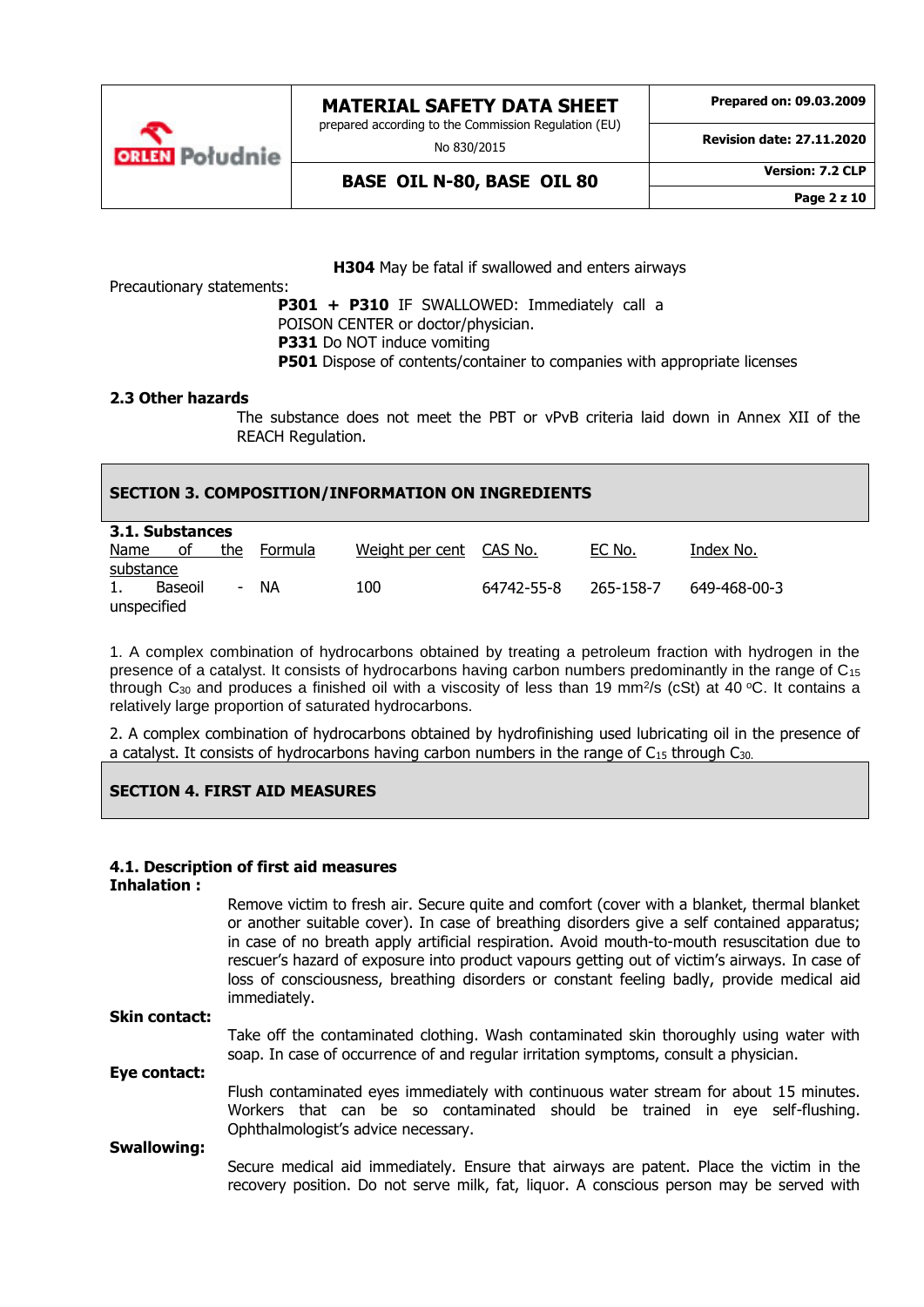

prepared according to the Commission Regulation (EU)

No 830/2015

**Revision date: 27.11.2020**

**BASE OIL N-80, BASE OIL 80 Version: 7.2 CLP**

**Page 3 z 10**

approx. 200 ml of liquid paraffin. Do not serve anything through oral route to an unconscious person. Do not induce vomiting.

#### **4.2. Most important symptoms and effects of exposure, both acute and delayed** Not specified.

#### **4.3 Indication of any immediate medical attention and special treatment needed**

Show the Material Safety Data Sheet and the label/packaging to the medical personnel providing aid.

Instructions for a physician: symptomatic treatment.

# **SECTION 5. FIRE-FIGHTING MEASURES**

#### **5.1 Extinguishing media**

**Suitable extinguishing media:** carbon dioxide, extinguishing powder, foam, spray current water jet

**Unsuitable extinguishing media:** shut current water jet. Hazard of burning liquid spread on the water surface. In case of burning containers, eruption of the burning product with a lot of force is possible.

# **5.2. Special hazards arising from substance or mixture**

Inflammable product (flammable product of high ignition temperature). Product ignition possible when heated very much, e.g. during fire within the place of storage surroundings. Oil mist is also flammable. In case of fire, notify the neighbourhood; remove any outsiders not taking part in extinguishing off the endangered area. Order evacuation, if necessary. Call the fire brigade, rescue teams, the police. Only trained, equipped with appropriate clothing and protective equipment people may take part in the rescue operation. Products of incomplete combustion is carbon monoxide.

#### **5.3. Advice for fire-fighters**

Extinguish small fires with powder or snow extinguishers.

Extinguish big fires with foam or spray current water jet.

Cool down neighbouring containers and packaging, spraying water from the safe distance.

If lack of hazard is not confirmed, secure apparatus for airways insulation. Use fire protective suits as basic means of protection.

# **SECTION 6. ACCIDENTAL RELEASE MEASURES**

# **6.1. Personal precautions, protective equipment and emergency procedures**

Let the neighbourhood know about the breakdown. Remove any people not taking part in liquidation of effects of the accident from the endangered area. Order evacuation, if necessary. Call the fire brigade, rescue teams and the police. Only trained people with suitable clothing and protective equipment may take part in the rescue operation. Remove ignition sources. No smoking. Avoid direct contact with skin and eyes. Do not

inhale product vapours. Apply personal protection  $-$  see Section 8 of the Material Safety Data Sheet.

## **6.2. Environmental precautions**

Do not let the product leak into inspection chambers, waters, groundwaters and basins. In case of leak into inspection chambers, waters, groundwaters and basins, notify competent authorities immediately.

## **6.3. Methods and materials for containment and cleaning up**

Put an embankment of sand or another absorptive material around the released material.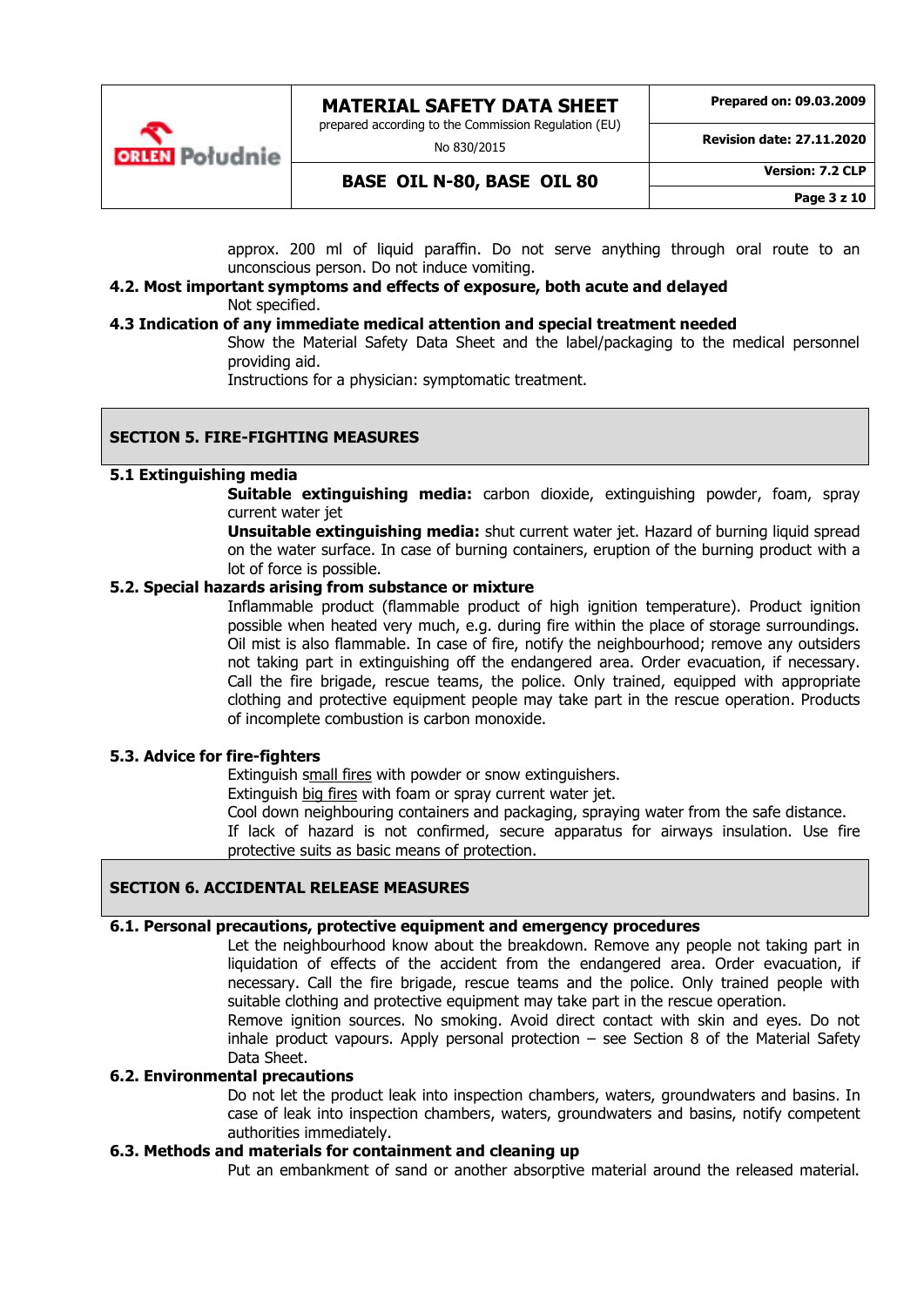

No 830/2015

**Prepared on: 09.03.2009**

**Revision date: 27.11.2020**

**BASE OIL N-80, BASE OIL 80 Version: 7.2 CLP**

**Page 4 z 10**

Collect into emergency packaging. Utilize or treat in compliance with binding regulations. Flush the contaminated surface with water.

#### **6.4 References to other sections**

**ORIEN** Południe

Refer also to Sections 8, 13 of the Material Safety Data Sheet.

## **SECTION 7. HANDLING AND STORAGE**

## **7.1. Precautions for safe handling**

Avoid inhalation of vapours, contacts with skin and eyes. Work in well ventilated rooms. Do not let the oil mist produce, especially in pressure systems, having in mind that the fire hazard grows at the oil mist concentration reaching the level of approx.  $45$  g/m<sup>3</sup>. Observe the no smoking and no open flame rules. Apply personal precaution according to Section 8 of the Material Safety Data Sheet.

Observe basic rules of hygiene: do not eat, drink or smoke at the workplace. Exchange the product-contaminated clothing immediately into the clean one. The product is perfectly absorbed through undamaged skin. Do not let spilling over, especially over large body spaces. Having finished work, always wash hands with water and soap.

## **7.2. Conditions for safe storage, including any incompatibilities**

Store in original, closed tightly and labelled properly packaging or containers for the product use. The base for storage should be non-absorbable. Secure suitable ventilation. Observe prohibitions of smoking, using open flame within the plant area. These storage conditions concern also empty non-cleaned packaging. Provide training to anyone, who has contact with the product, in physicochemical properties of the substance and hazards resulting from these properties.

#### **7.3. Specific end use(s)**

NA

#### **SECTION 8. EXPOSURE CONTROLS/PERSONAL PROTECTION**

#### **8.1. Control parameters**

Mineral oils (aerosol liquid phase) TLV: 5 mg/m<sup>3</sup>, TLV-STEL: 10 mg/m<sup>3</sup>, TLV-CL: -Regulation of the Minister of Family, Labor and Social Policy of 12 June 2018 regarding the highest permissible concentrations and intensities of harmful factors in the work environment. Act of 14 December 2012 on waste. (Journal of Laws of 2013, item 21).

DNEL<sub>employee</sub> (inhalation, chronic toxicity)  $5.4 \text{ mg/m}^3/8 \text{ h}$  (aerosol) DNEL<sub>consumer</sub> (inhalation, chronic toxicity) 1.2 mg/m<sup>3</sup>/24 h (aerosol) PNECwater, sediment, soil, water treatment plant NA (the substance does not produce

PNEC (mammals, oral route) 9.33 mg/kg of food

#### **8.2. Exposure controls**

#### **Appropriate engineering controls**

Local blowing out installation removing vapors from product emission places as well as general ventilation of rooms are necessary. Keep workplaces clean, tidy and in order.

hazard)

# **Eye / face protection:**

Protective glasses in tight casing or a face cover.

# **Skin protection:**

Protective gloves of perbunan, viton or butyl rubber. It is recommended to change gloves regularly and immediately replace them if there are any signs of wear, damage (tearing, perforation) or changes in appearance (color, elasticity, shape). The choice of class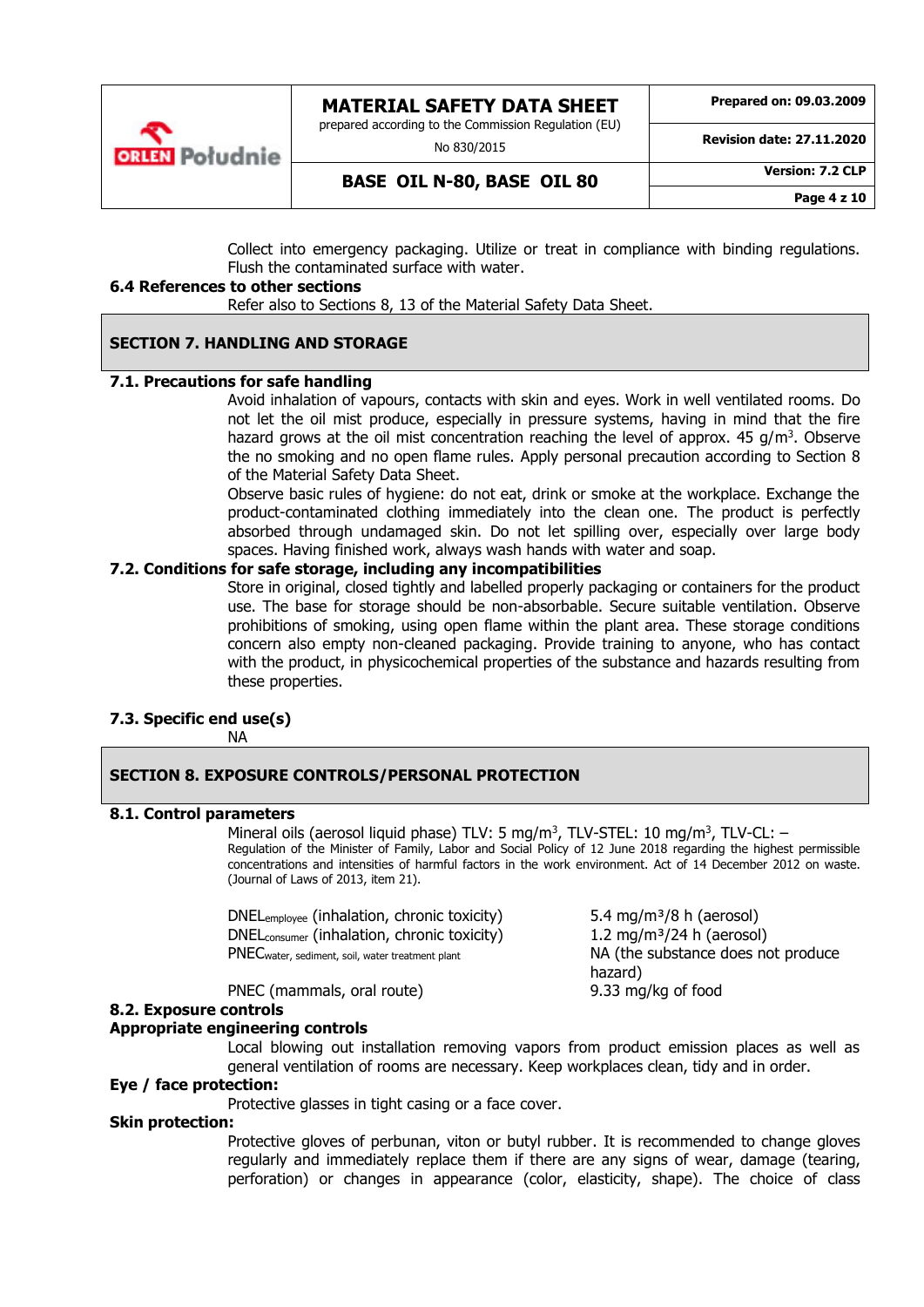

prepared according to the Commission Regulation (EU)

No 830/2015

**Prepared on: 09.03.2009**

**Revision date: 27.11.2020**

**BASE OIL N-80, BASE OIL 80 Version: 7.2 CLP**

**Page 5 z 10**

resistance to penetration depends on the time of exposure to the agent and should be selected in accordance with EN 373. The thickness of the gloves specified by the manufacturer on the basis of class exposure to penetration. Protective clothing of a blouse fastened up to the neck and fastened cuffs, trousers turned down on boots. Protective, anti-skidding and oil-resistant footwear. Trousers turned down on boot cuffs.

#### **Respiratory protection:**

Not required in regular work conditions at suitable ventilation. In case of insufficient ventilation, use masks with type A absorbent or apparatus insulating airways.

**Thermal hazards**

#### NA

#### **Environmental exposure controls:**

It should be considered to apply precautions, in order to protect the area around storage containers.

## **SECTION 9. PHYSICAL AND CHEMICAL PROPERTIES 9.1. Information on basic physical and chemical properties** a) appearance:  $\blacksquare$  : liquid; colour: from colourless up to the straw-coloured b) odour : typical for oils c) odour threshold : no details, subjective feeling d) pH : NA e) melting/freezing point <br>f) initial boiling point and boiling range  $\therefore$  250 up to >350°C (200 – 800°C \*) f) initial boiling point and boiling range g) flash point : min. 150 ºC h) evaporation rate : no details i) flammability (solid, gas) : NA j) lower/upper flammability or explosive limits : NA k) vapour pressure  $\sim$  : <0.1 hPa at 20 $^{\circ}$ C l) vapour density : no details m) density  $\therefore 0.850 - 0.880$  g/cm<sup>3</sup> at  $15^{\circ}$ C  $(0.81 - 0.97 \text{ q/cm}^3)^{4}$ n) solubility : NA o) partition coefficient: n-octanol/water : NA p) auto – ignition temperature : NA q) decomposition temperature r) viscosity  $: 14,6-18,9$  mm $^{2}/s$  at  $40^{\circ}$ C s) explosive properties : NA t) oxidizing properties : NA \*ranges are shown for substances belonging to the same registration group **9.2. Other information**

#### **SECTION 10. STABILITY AND REACTIVITY**

#### **10.1. Reactivity**

The substance is not reactive.

Surface tension : NA

#### **10.2. Chemical stability**

The substance is stable in normal ambient conditions and at predicted temperature and under predicted pressure when stored and handled.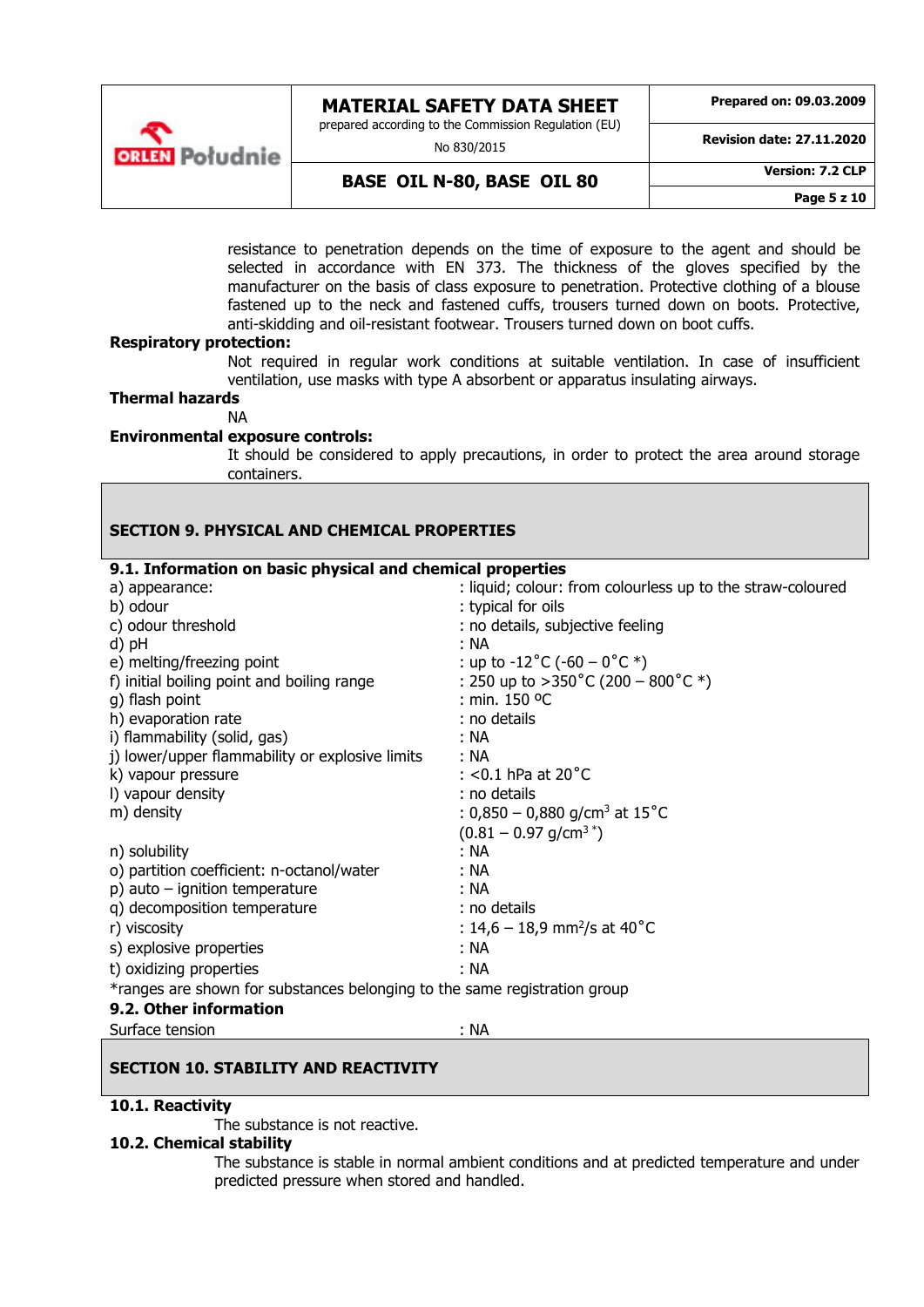

No 830/2015

**Prepared on: 09.03.2009**

**Revision date: 27.11.2020**

# **BASE OIL N-80, BASE OIL 80 Version: 7.2 CLP**

**Page 6 z 10**

## **10.3. Possibility of hazardous reactions**

# Not known.

# **10.4. Conditions to avoid:**

High temperature, open flame and other ignition sources.

# **10.5. Incompatible materials**

#### Strong oxidizers.

#### **10.6. Hazardous decomposition products**

Not known. For products of combustion producing hazard see Section 5 of the Material Safety Data Sheet.

# **SECTION 11. TOXICOLOGICAL INFORMATION**

#### **11.1. Information on toxicological effects Acute toxicity:**

LD50: >5000 mg/kg (oral route, rat) LC50:  $>$  5.53 mg/l (inhalation route, rat)

LD50: >5000 mg/kg (dermal route, rabbit)

#### **Skin corrosion/irritation:**

Basing on the available data, the classification criteria are not met. Causes skin degreasing and irritation. Skin cracking, drying and flaking at longer contact. Inflammations or even chemical burns possible.

#### **Serious eye damage/eye irritation:**

Basing on the available data, the classification criteria are not met. High vapour/mist concentrations or spraying liquid into the eye can cause irritations to mucous membranes of the eye (burning, reddening, watering) or temporary eye irritation.

#### **Respiratory or skin sensitization**:

Basing on the available data, the classification criteria are not met.

#### **Germ cell mutagenicity:**

Basing on the available data, the classification criteria are not met.

#### **Carcinogenicity:**

Basing on the available data, the classification criteria are not met. Pursuant to Note L, the substance is not classified as carcinogenic (DMSO extract content (acc. to IP 346)  $<$  3%).

#### **Reproductive toxicity:**

Basing on the available data, the classification criteria are not met.

#### **STOT (specific target organ toxicity) – single exposure:**

Basing on the available data, the classification criteria are not met.

Burning sensations in throat and oesophagus, stomach aches, vomiting. Liver poisoning temporary symptoms. Exposure to vapours of the heated product or aerosol causes watering eyes, reddening of conjunctiva, cough. At high concentrations, it can cause headaches and vertigos, psychomotor agitation, balance disorders, nausea, vomiting, drowsiness, consciousness disorders, convulsions. In case of work in containers with product vapours, high concentrations that take place there cause quick loss of consciousness and demise.

#### **STOT – repeated exposure:**

Basing on the available data, the classification criteria are not met. Repeating or long lasting exposure can cause skin drying, cracking or chronic skin inflammation conditions. Headaches and vertigos, excessive sensitivity, sleeping disorders and trembling hands can occur. Skin

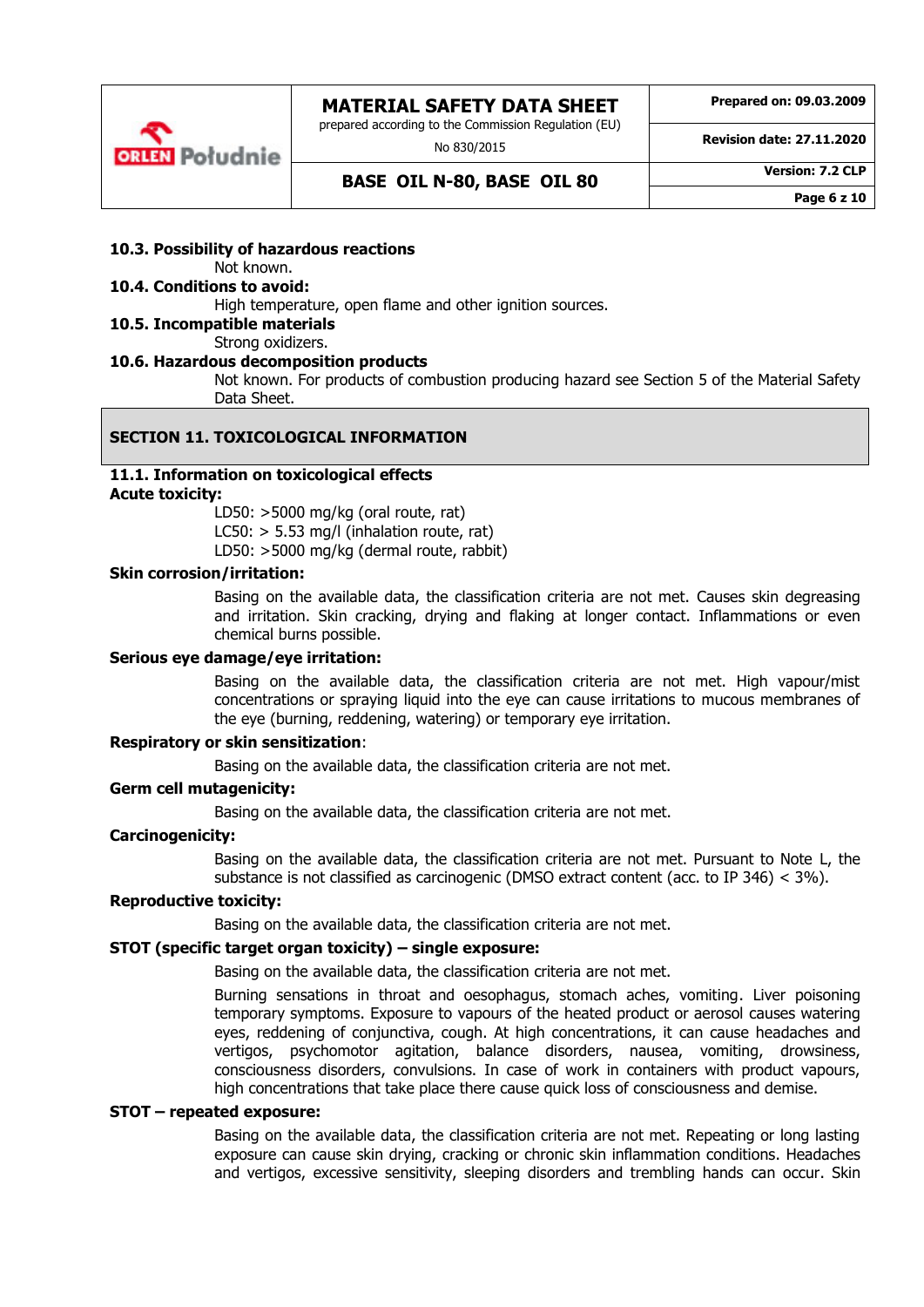

prepared according to the Commission Regulation (EU)

No 830/2015

**Prepared on: 09.03.2009**

**Revision date: 27.11.2020**

**BASE OIL N-80, BASE OIL 80 Version: 7.2 CLP**

**Page 7 z 10**

inflammation conditions.

#### **Aspiration hazard**

Swallowing and entering into airways can be fatal.

## **SECTION 12. ECOLOGICAL INFORMATION**

#### **12.1. Toxicity**

#### **Aquatic environment**

EC50: > 10000 mg/l - acute toxicity screening test on freshwater invertebrates; Daphnia magna, 48h

NOEL: 100 mg/l – chronic toxicity screening test on invertebrates; Daphnia magna, 21 days EC50:  $>$  100 mg/l - acute toxicity screening test for freshwater algae; *Pseudokirchnerella* subcapitata, 72 h

LC50:  $> 100$  mg/l - acute toxicity screening test for freshwater fish; *Pimephales promelas*, 96h

NOEL: > 1000 mg/l - chronic toxicity screening test on fish; *Oncorhynchus mykiss*, QSAR, 28 days

## **Sediment:**

Toxicity screening test on sediment organisms: no (test scientifically unjustified)

#### **Land environment:**

Toxicity screening test on invertebrates: no (test scientifically unjustified) Toxicity screening test on plants: no (test scientifically unjustified) Toxicity screening test on birds: no (test scientifically unjustified)

#### **12.2. Persistence and degradability**

## **Biotic:**

Biodegrability: not readily biodegradable  $(2 - 31\%$  in 28 days) Activated sludge test: NA – UVCB substance

#### **Abiotic:**

Hydrolysis as pH function: no occurrence Photolysis/phototransformation: no occurrence

#### **12.3. Bioaccumulative potential**

NA – UVCB substance

# **12.4. Mobility in soil**

Adsorption/desorption testing – NA - UVCB substance.

#### **12.5. Results of PBT and vPvB assessment**

The substance does not meet the PBT or vPvB criteria laid down in Annex XIII to the REACH Regulation.

#### **12. 6. Other adverse effects**

Product of a very low volatility. Hydrocarbons being its components have either low or none tendency to evaporate into the atmosphere. Admissible content in effluents discharged to waters and ground: oil-derived substances – 15 ml/l. Admissible environment pollution standards within the framework of currently binding regulations should be observed.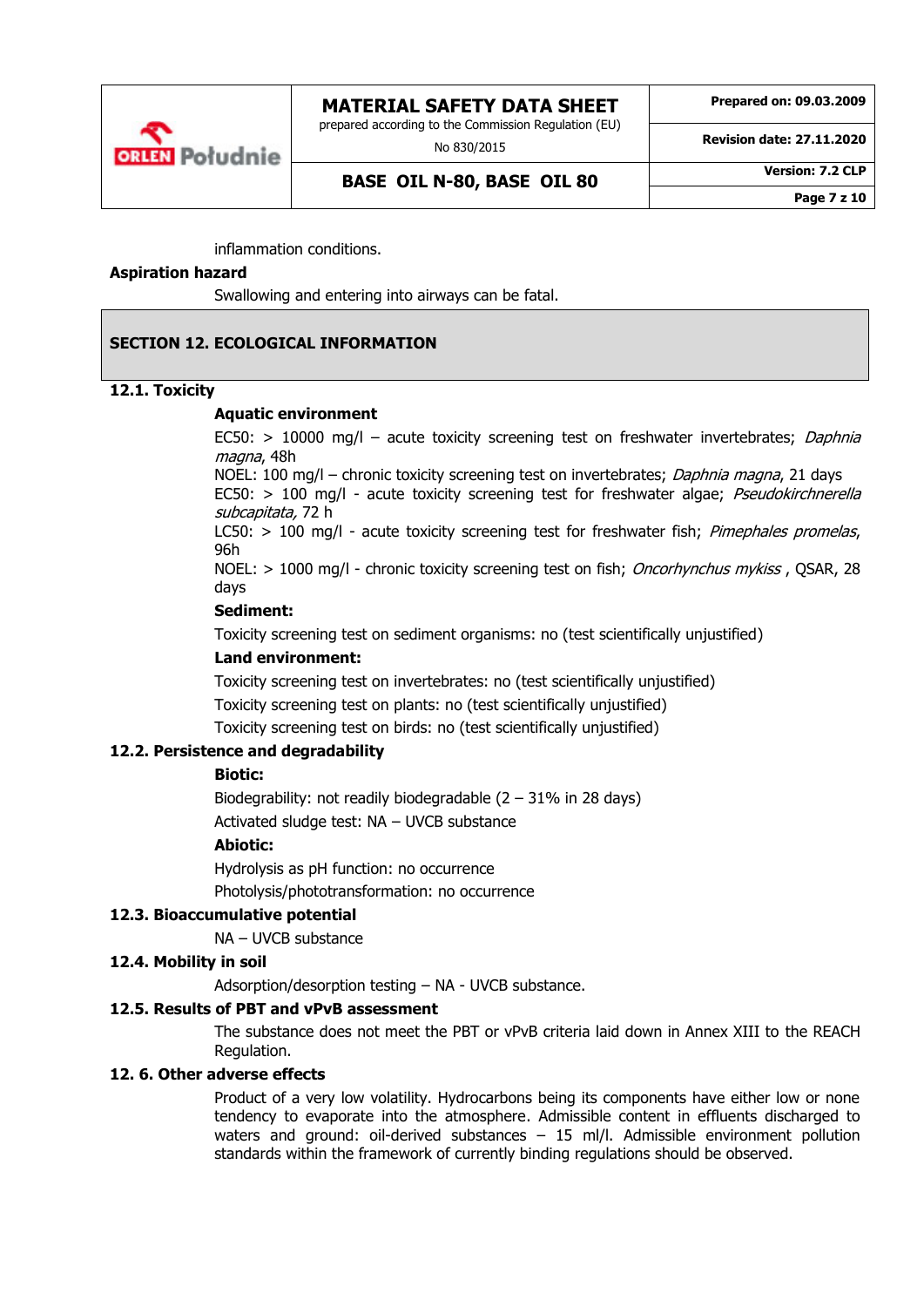

No 830/2015

**Prepared on: 09.03.2009**

**Revision date: 27.11.2020**

**BASE OIL N-80, BASE OIL 80 Version: 7.2 CLP**

**Page 8 z 10**

#### **SECTION 13. DISPOSAL CONSIDERATIONS**

#### **13.1. Waste treatment methods**

**ORIEN** Południe

Waste code: **13 02 05**\* mineral-based non-chlorinated engine, gear and lubricating oils

Do not dispose into drills. Do not allow surface and groundwaters pollution. Consider any possibility of utilization. Waste product should be recovered or disposed in licensed incineration or treatment / disposal plants according to regulations in force.

Give empty disposable packaging to a licensed waste recipient. Empty multiple use packaging may be used again, if necessary, after cleaning.

Act on Wastes of 14 December 2012 (Journal of Laws No. 2013 item 21).

Act of 13 June 2013 on Packaging and Packaging Wastes (Journal of Laws No. 2013 item 888).

Regulation of the Minister of the Environment of 27 September 2001 on the catalogue of wastes (Journal of Laws No. 112 item 1206 as amended).

## **SECTION 14. TRANSPORT INFORMATION**

The substance is not ruled by regulations concerning transport of dangerous goods provided for in ADR (road), RID (rail), AND (inland), IMDG (sea), ICAO/IATA (air) transport regulations.

| 14.1. UN number                               | <b>NA</b> |
|-----------------------------------------------|-----------|
| 14.2. UN proper shipping name                 | NА        |
| 14.3. Transport hazard class(es)              | NА        |
| <b>Hazard Identification Number</b>           | NА        |
| <b>Warning label</b>                          | NА        |
| 14.4. Packing group                           | NА        |
| 14.5. Environmental hazards                   | NА        |
| 14.6. Special precautions for user:           | NА        |
| <b>ADR</b>                                    |           |
| 14.7. Transport in bulk according to Annex II | - NA      |
| to MARPOL and the IBC Code                    |           |

#### **SECTION 15. REGULATORY INFORMATION**

#### **15.1. Safety, health and environmental regulations / legislation specific for the substance or mixture**

Act of 25 February 2011 on substances and chemical preparations (uniform text in Journal of Laws of 2011 No. 63, item 322).

Regulation of the Minister of Family, Labor and Social Policy of 12 June 2018 regarding the highest permissible concentrations and intensities of harmful factors in the work environment Act of 14 December 2012 on waste. (Journal of Laws of 2013, item 21).

Regulation of the Minister of the Environment of 27 September 2001 on the catalogue of wastes (Journal of Laws No. 112 item 1206 as amended).

**Regulation (EC) No 1907/2006** of the European Parliament and of the Council of 18 December 2006 concerning the Registration, Evaluation, Authorisation and Restriction of Chemicals (REACH), establishing a European Chemicals Agency, amending Directive 1999/45/EC and repealing Council Regulation (EEC) No 793/93 and Commission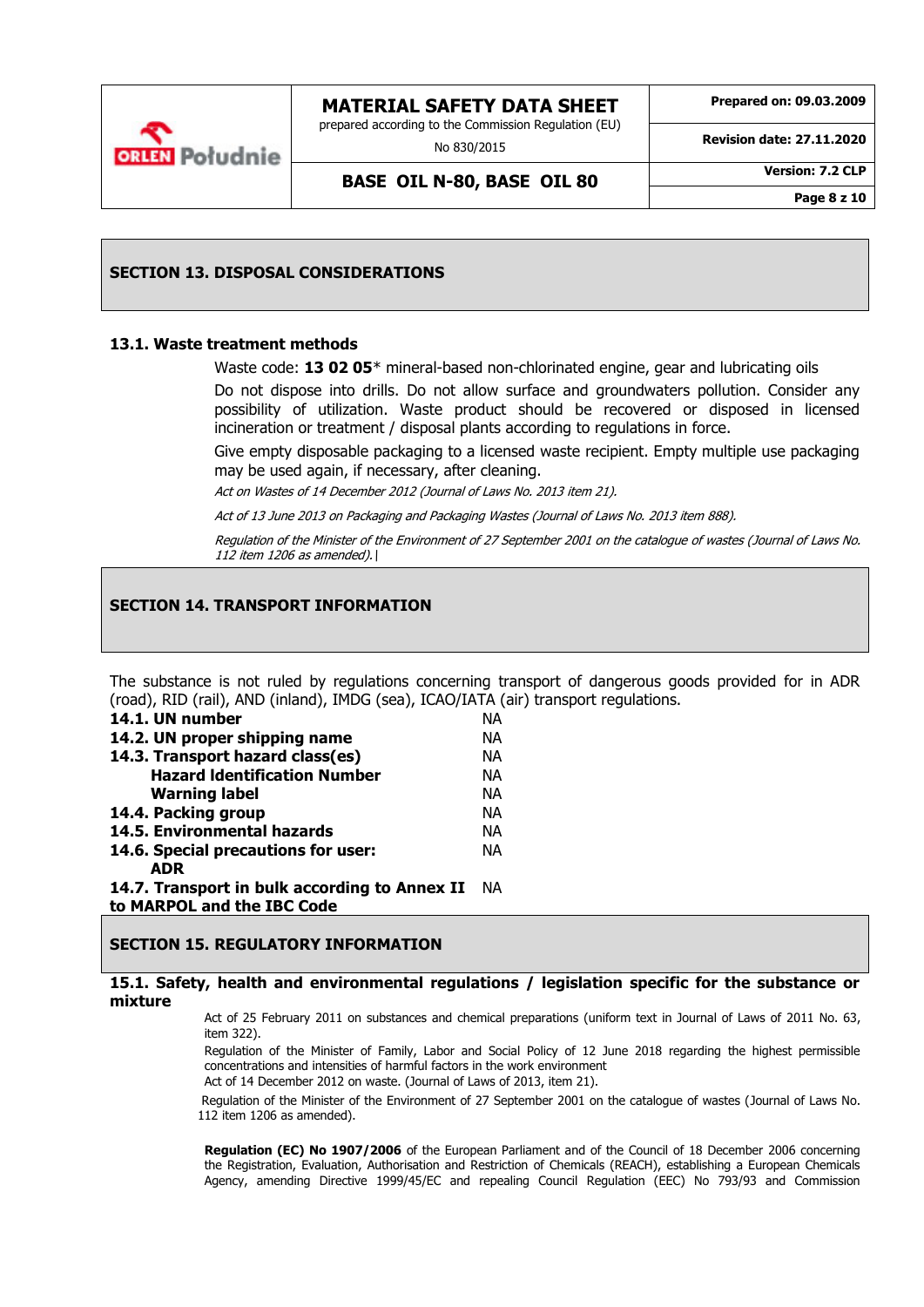

**MATERIAL SAFETY DATA SHEET** prepared according to the Commission Regulation (EU) No 830/2015 **Prepared on: 09.03.2009 Revision date: 27.11.2020 BASE OIL N-80, BASE OIL 80 Version: 7.2 CLP**

Regulation (EC) No 1488/94 as well as Council Directive 76/769/EEC and Commission Directives 91/155/EEC, 93/67/EEC, 93/105/EC and 2000/21/EC (corrigendum in OJ L 136 of 29.5.2007 as amended).

Requlation (EC) No 1272/2008 of the European Parliament and of the Council of 16 December 2008 on classification, labelling and packaging of substances and mixtures, amending and repealing Directives 67/548/EEC and 1999/45/EC, and amending Regulation (EC) No 1907/2006 (OJ L No 353 of 31.12.2008 as amended).

**Regulation (EC) No 830/2015** of the European Parliament and of the Council of 28 May 2015 on amending Regulation (EC) No 1907/2006 of the European Parliament and of the Council on the Regulation, Evaluation, Authorisation and Restriction of Chemicals (REACH).

#### **15.2. Chemical safety assessment**

The manufacturer performed the chemical safety assessment – assessment results are specified in chemical safety report for the substance.

#### **SECTION 16. OTHER INFORMATION**

#### **Changes due to revision:**

Update of sections 8, 9 and 15.

#### **Key to abbreviations and acronyms used in the Safety Data Sheet**

| TLV         | threshold limit value                                                                               |
|-------------|-----------------------------------------------------------------------------------------------------|
| TLV-STEL    | threshold limit value - short term exposure limit                                                   |
| TLV-CL      | threshold limit value $-$ ceiling exposure limit                                                    |
| vPvB        | very persistent and very bioaccumulative (substance)                                                |
| PBT.        | persistent, bioaccumulative and toxic (substance)                                                   |
| PNEC        | predicted no-effect concentration                                                                   |
| DN(M)EL     | derived no-effect level                                                                             |
| $LD_{50}$   | lethal dose (at which 50% of tested animals will die)                                               |
| $LC_{50}$   | lethal concentration (at which 50% of tested animals will die)                                      |
| LOEC        | lowest observed effect concentration                                                                |
| <b>NOEL</b> | no observed adverse effect level                                                                    |
| RID         | International Rule for Transport of Dangerous Substances by Railway                                 |
| ADR         | European Agreement concerning the International Carriage of Dangerous Goods by<br>Road              |
| IMDG        | International Maritime Dangerous Goods Code                                                         |
| IATA        | <b>International Air Transport Association</b>                                                      |
| uvcb        | substances of unknown or variable composition, complex reaction products or<br>biological materials |
| <b>NA</b>   | not applicable                                                                                      |

#### **Literature references and sources for data**

Legal regulations as listed in Sections  $2 - 15$  of the Material Safety Data Sheet

Substance chemical safety report

#### **List of relevant R phrases, hazard statements, safety phrases and/or precautionary statements – not listed in Sections 2 – 15 of the Material Safety Data Sheet**

No

#### **Advice on training for workers**

Workers making use of the product should be trained in risk to health, hygienic requirements, applying personal protection, actions preventing from accidents, rescue procedures, etc.